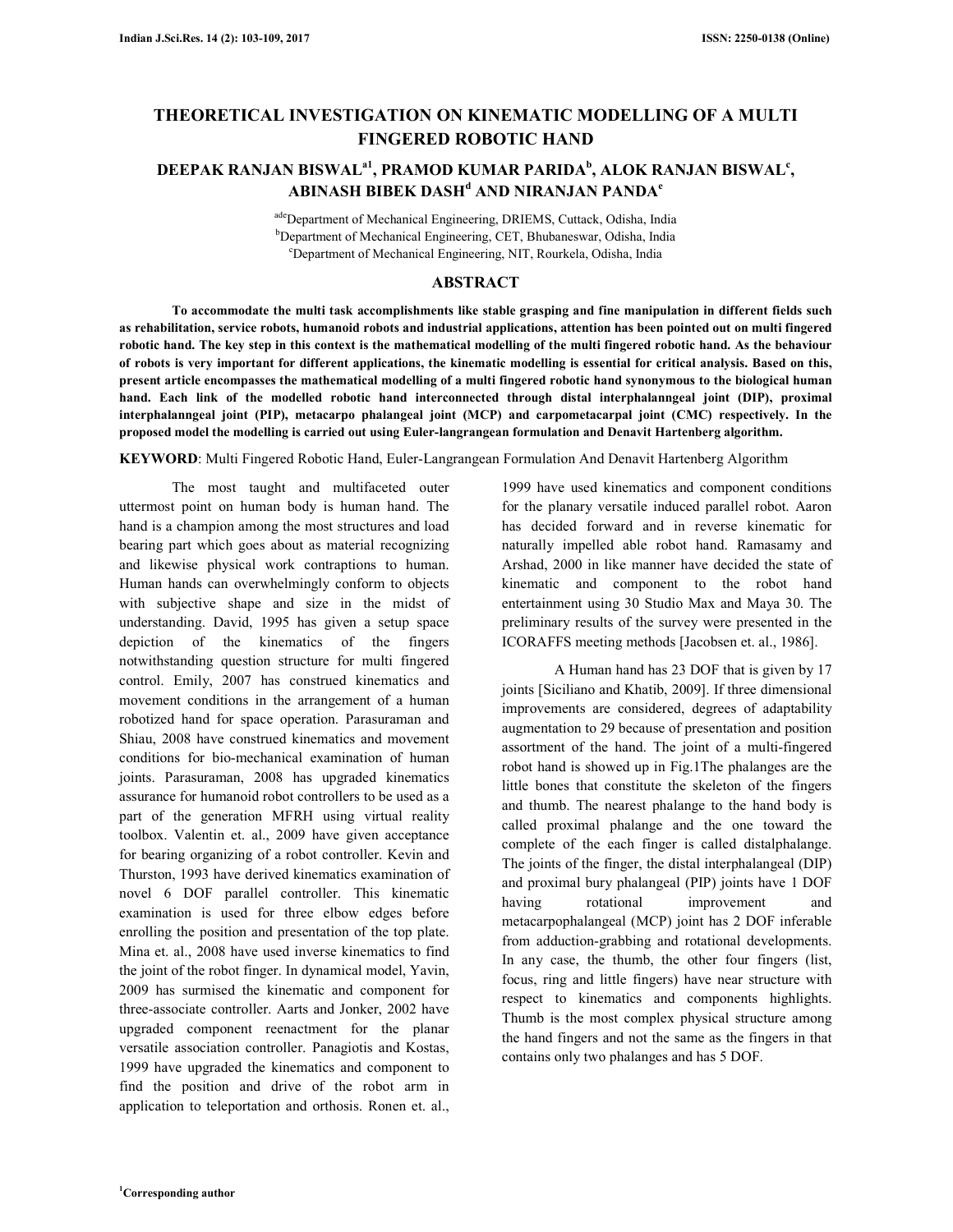## **METHODOLOGY**

 The flowchart in Fig. 1 shows the methodology used in this study for the development of Multi Fingered Hand.



**Figure 1: Flow chart of analysis** 

 It incorporates the acceptance of numerical model, trailed by re-enactment using the decided logical model, headway of control count, layout and change of hardware in conclusion testing after total social

gathering. This paper sets out the structure for the logical showing of kinematic and component conditions for the MFRH. The eventual outcomes of other audit would be disseminated as soon as possible. Logical exhibiting is basic in setting up the amusement of a MFRH. In this paper, the logical showing using the Denavit-Hartenburg (DH) count that gives a grid methodology to decide the kinematic respond in due order regarding MFRH is depicted. The kinematics condition is containing forward and inverts kinematics. The forward kinematic course of action of a MFRH can be used to choose the position and presentation of the robot turn in regard to the robot base encourages system. It is in like manner figures the joints of the robot hand. The joints of MFRH are referenced by the natural equivalent; each association interconnect at the metacarpophalangeal (MCP), proximal interphalangeal (PIP) and distal interphalangeal (DIP) joints independently. The Jacobian and component in like manner are surmised to choose the torque and urge of the robot hand.

Human hand is a to a great degree clarified structure. The high helpfulness of the human hand relies on upon the higher degrees of adaptability. Human hand has 23 DOF that is given by 17 joints. If three dimensional improvements are contemplated, degrees of chance augmentation to 29 thus of presentation and position assortment of the hand. The joint of a multifingered robot hand is showed up in Fig. 2.



**Figure 2: (a) Anatomy of hand (b) finger** 

 It incorporates the conclusion of logical model, trailed by entertainment using the gathered numerical model, change of control estimation, framework and headway of hardware ultimately testing after total party.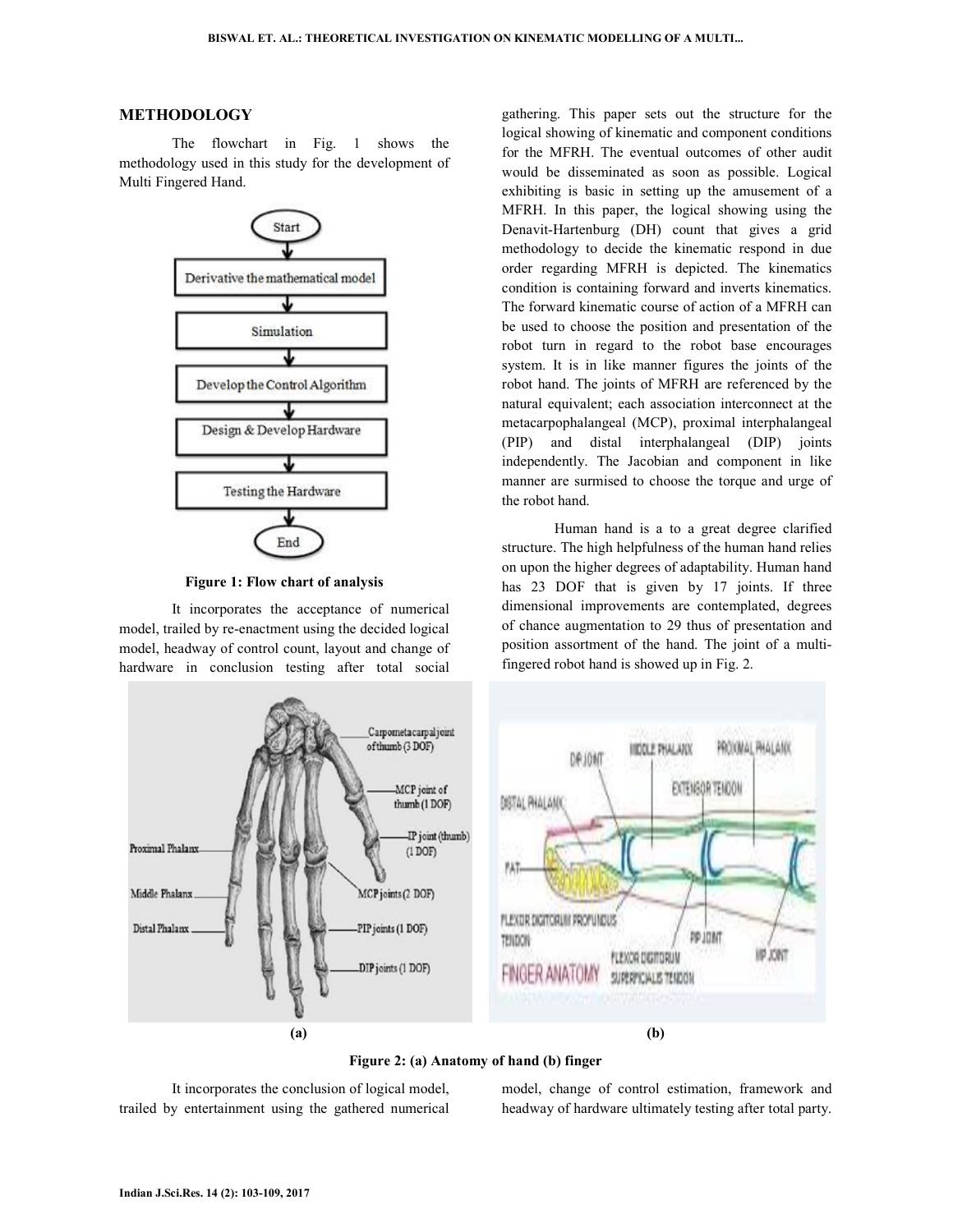This paper sets out the structure for the logical showing of kinematic and component conditions for the MFRH. The eventual outcomes of other survey would be appropriated as soon as possible.

 Numerical showing is basic in working up the proliferation of a MFRH. In this paper, the logical showing using the Denavit-Hartenburg (DH) figuring that gives a cross section strategy to derive the kinematic respond in due order regarding MFRH is delineated. The kinematics condition is involving forward and talk kinematics. The forward kinematic course of action of a MFRH can be used to choose the position and presentation of the robot turn in regard to the defraud ot base encourage system. It is in like manner figures the joints of the robot hand. The joints of MFRH are referenced by the common relative; each associations interconnect at the metacarpophalangeal (MCP), proximal interphalangeal (PIP) and distal interphalangeal (DIP) joints independently. The Jacobian and component similarly are induced to choose the torque and oblige of the robot hand.

 Human hand is an astoundingly clarified structure. The high handiness of the human hand relies on upon the higher degrees of adaptability. Human hand has 23 DOF that is given by 17 joints. If three dimensional advancements are thought about, degrees of chance addition to 29 in perspective of presentation and position assortment of the hand. The joint of a multi-fingered robot hand is showed up in Fig. 2.

 The phalanges are the little bones that constitute the skeleton of the fingers and thumb. The nearest phalange to the hand body is called "proximal" phalange and the one toward the complete of the each finger is called distal phalange. The joints of the finger, the distal interphalangeal (DIP) and proximal interphalangeal (PIP) joints have single DOF inferable from rotational improvement and metacarpophalangeal (MCP) joint has 2 DOF owing to adduction-seizing and rotational developments. Be that as it may, the thumb, the other four fingers (record, focus, ring and little fingers) have near structure with respect to kinematics and components highlights. Thumb is the most complex physical structure among the hand fingers and remarkable in connection to the fingers in that contains only two phalanges and has 5 DOF.

### **MATHEMATICAL MODELLING**

 The proposed model of the multi finger automated hand is appeared in Fig. 3. The fingers are thought to be index, centre, ring, little finger and thumb.



**Figure 3: Model of a multi finger robotic hand** 

 The finger has 3 dynamic joints. Plunge joint has association with PIP joint. The thumb is composed by having 2 dynamic joints. The joint of every connection of MFRH model is a casing to decide the kinematic induction. The casing are named by number as indicated by which they are

The z - hub of edge  $\{i\}$ , called  $\{zi\}$ , is correspondent with the joint i .The birthplace of edge {i} is found where the αI opposite meets the joint i hub. xi focuses along ai in the heading from joint i to joint i +1. Accepting that the edges have been joined to the connections as indicated by the D-H tradition, the accompanying meanings of the connection parameters are legitimate.

Pivot the edge  $x_{i-1}$  y  $_{i-1}$  z  $_{i-1}$  about the z  $_{i-1}$  hub through a  $point$  θ<sub>i</sub>.

Decipher the present edge  $x_{i-1}$  y  $_{i-1}$  z  $_{i-1}$  along the z  $_{i-1}$ pivot by  $d_{i-1}$  unit.

Decipher the present casing  $x_{i-1}$  y  $_{i-1}$  z  $_{i-1}$  along the present  $x_i$  hub by  $a_i$  unit.

Pivot the present casing  $x_{i-1}$  y  $_{i-1}$  z  $_{i-1}$  along the present  $x_i$ hub by a<sub>i</sub> unit.

 Fig. 4 demonstrates that the finger has four casings with three joints. The primary casing otherwise called the base edge is  $x_0$ ,  $y_0$ ,  $z_0$  and the resulting edges are allotted according to the fig. beginning with  $x_1$ ,  $y_1$ ,  $z_1$  and finishing with  $x_4$ ,  $y_4$ ,  $z_4$ . The forward kinematic arrangement of a finger will be allotted utilizing homogenous network.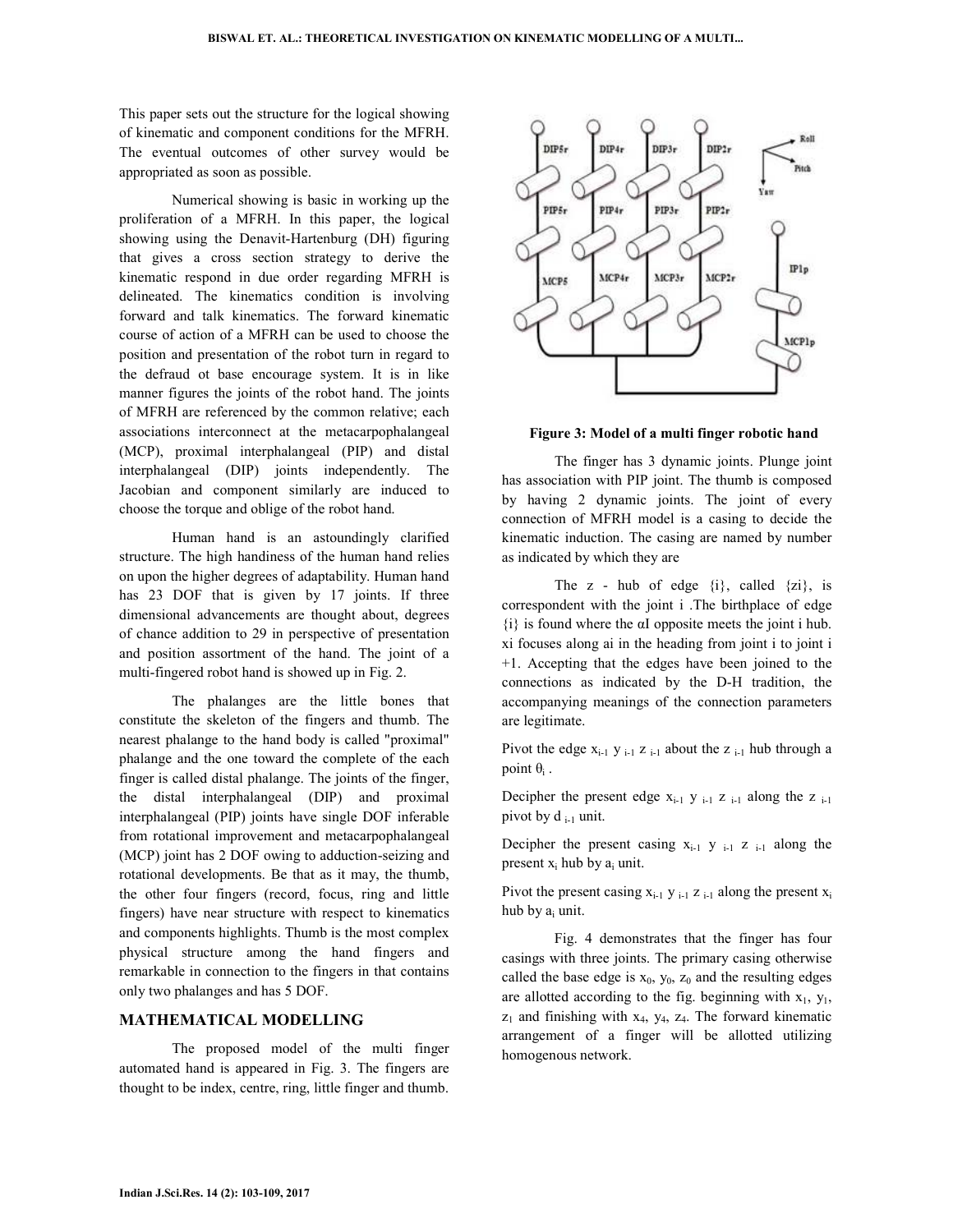

**Figure 4: Model of a finger**

## **Forward Kinematic**

Forward Kinematic is utilized to decide the position and introduction of MFRH to decide the position and introduction of the robot hand in respect to the robot base arrange framework. The deduction of forward kinematic condition in light of Table 1. position and introduction of MFRH to decide<br>position and introduction of the robot hand in respear<br>the robot base arrange framework. The deduction<br>forward kinematic condition in light of Table 1.

| $\theta_i$ | $a_{i-1}$  | $a_{i-1}$ |
|------------|------------|-----------|
|            |            |           |
| $\theta_2$ | $l_1(MCP)$ |           |
| $\theta_3$ | $l_2(PIP)$ |           |
|            | $l_3(DIP)$ |           |

$$
T_{i-1}^{i} = \begin{bmatrix} c\theta_{i} & -s\theta_{i} & 0 & \alpha_{i-1} \\ s\theta c\alpha_{i-1} & c\theta c\alpha_{i-1} & s\alpha_{i-1} & s\alpha_{i-1}d_{i} \\ c\theta s\alpha_{i-1} & c\theta c\alpha_{i-1} & c\alpha_{i-1} & c\alpha_{i-1}d_{i} \\ 0 & 0 & 0 & 1 \end{bmatrix}
$$
  
\n
$$
T_{0}^{1} = \begin{bmatrix} C_{1} & -S_{1} & 0 & 0 \\ S_{1} & C_{1} & 0 & 0 \\ 0 & 0 & 1 & 0 \\ 0 & 0 & 0 & 1 \end{bmatrix},
$$
  
\n
$$
T_{1}^{2} = \begin{bmatrix} C_{2} & -S_{2} & 0 & l_{1} \\ S_{2} & C_{2} & 0 & 0 \\ 0 & 0 & 1 & 0 \\ 0 & 0 & 0 & 1 \end{bmatrix},
$$

 $0 \t 0 \t 0 \t 1$ 

L

$$
T_2^3 = \begin{bmatrix} C_3 & -S_3 & 0 & l_2 \\ S_3 & C_3 & 0 & 0 \\ 0 & 0 & 1 & 0 \\ 0 & 0 & 0 & 1 \end{bmatrix} \text{ and}
$$
  

$$
T_3^4 = \begin{bmatrix} 1 & 0 & 0 & l_3 \\ 0 & 1 & 0 & 0 \\ 0 & 0 & 1 & 0 \\ 0 & 0 & 0 & 1 \end{bmatrix}
$$
 (2)

Hence the forward kinematics for the fingers<br>hand are given by<br> $T_1^1$   $T_1^2$   $T_2^3$   $T_3^4$ ] (3) of robot hand are given by

$$
T_0^4 = [T_0^1 \quad T_1^2 \quad T_2^3 \quad T_3^4]
$$
 (3)

#### **Inverse Kinematics**

To discover the point joint of MFRH, the conditions is inferred utilizing the deduction of Inverse Kinematics. Fig. 5 speaks to the flexion of edges of one finger where  $l_1$  to  $l_3$  are finger parts and  $\theta_1$  to  $\theta_3$  are the joints in the middle of and speaks to the edges. To discover the p<br>ns is inferred utilizin<br>ics. Fig. 5 speaks to



#### Figure 5: Orientation of one finger

 By using the previous forward kinematic homogeneous matrices, we assume that

$$
T_0^1 = \begin{bmatrix} C_{123} & -S_{123} & 0 & l_1C_1 + l_2C_{12} \\ S_{123} & C_{123} & 0 & l_1S_1 + l_2S_{12} \\ 0 & 0 & 1 & 0 \\ 0 & 0 & 0 & 1 \end{bmatrix}_{(4)}
$$

By using the previous forward kinematic By homogeneous matrices ,assume a given orientation in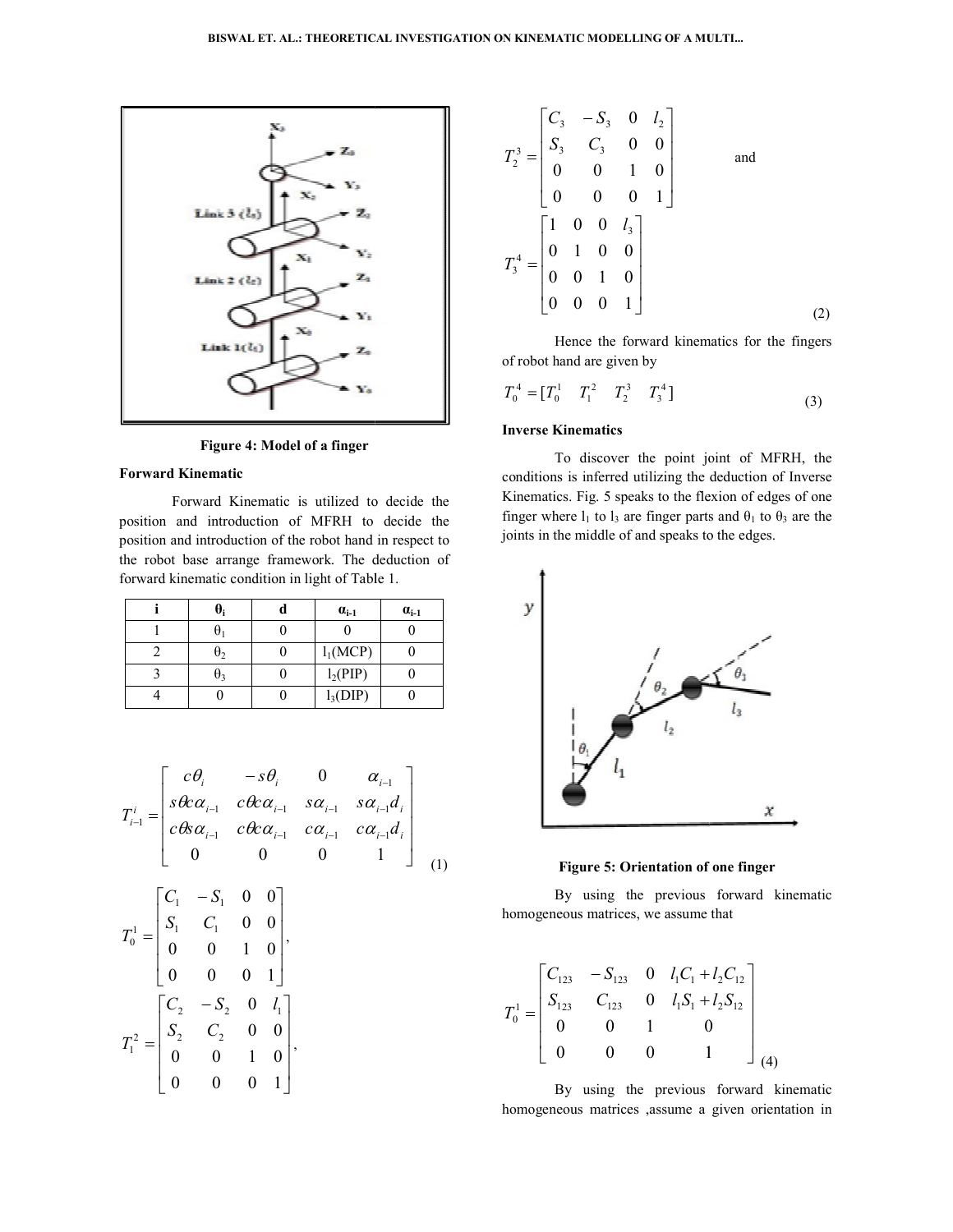the following

$$
T_i^n = \begin{bmatrix} C_{\phi} & -S_{\phi} & 0 & x \\ S_{\phi} & C_{\phi} & 0 & y \\ 0 & 0 & 1 & 0 \\ 0 & 0 & 0 & 1 \end{bmatrix}
$$
 (5)

## **Jacobian**

 The next stepis Jacobian matrix .Jacobian is a relationship between joint space velocities with task space velocity.Hence velocity of the frame

$$
x = l_1 \cos\theta_1 + l_2 \cos(\theta_1 + \theta_2) + l_3 \cos(\theta_1 + \theta_2 + \theta_3)
$$
  
\n
$$
y = l_1 \sin\theta_1 + l_2 \sin(\theta_1 + \theta_2) + l_3 \sin(\theta_1 + \theta_2 + \theta_3)
$$
  
\n
$$
\lambda = \theta_1 + \theta_2 + \theta_3
$$
 (6)

Or

$$
x = l_1 C_1 + l_2 C_{12} + l_3 C_{123}
$$
  
\n
$$
y = l_1 S_1 + l_2 S_{12} + l_3 S_{123}
$$
  
\n
$$
\lambda = \theta_1 + \theta_2 + \theta_3
$$
 (7)

Hence the Jacobian become

$$
J(\theta) = \begin{bmatrix} -l_1 S_1 - l_2 S_{12} - l_3 S_{123} & -l_2 S_{12} - L_3 S_{123} & -l_3 S_{123} \\ l_1 C_1 + l_2 C_{12} + l_3 C_{123} & l_2 C_{12} + l_3 C_{123} & l_3 C_{123} \\ 1 & 1 & 1 \end{bmatrix}_{(8)}
$$

### **Dynamic**

 In light of the Fig. 5, the Lagrangian strategy was utilized to infer the elements. In element part, the conditions have been determined to discover the torque of MFRH. Alluding to the determined forward kinematics,

$$
x = l_1 \cos\theta_1 + l_2 \cos(\theta_1 + \theta_2) + l_3 \cos(\theta_1 + \theta_2 + \theta_3)
$$
  
\n
$$
y = l_1 \sin\theta_1 + l_2 \sin(\theta_1 + \theta_2) + l_3 \sin(\theta_1 + \theta_2 + \theta_3)
$$
 (9)

 The kinetic energy in matrix form can be written as

$$
E_k = \frac{1}{2} \begin{pmatrix} \dot{\theta}_1 & \dot{\theta}_2 & \dot{\theta}_3 \end{pmatrix} \begin{bmatrix} Z_{11} & Z_{12} & Z_{13} \\ Z_{21} & Z_{22} & Z_{23} \\ Z_{31} & Z_{32} & Z_{33} \end{bmatrix} \begin{bmatrix} \dot{\theta}_1 \\ \dot{\theta}_2 \\ \dot{\theta}_3 \end{bmatrix}
$$
(10)

Where,

$$
Z_{11} = \frac{1}{4} m_l l_1^2 + m_2 \left( l_1^2 + \frac{1}{4} l_2^2 + l_1 l_2 C_2 \right) + m_3 \left( l_1^2 + l_2^2 + \frac{1}{4} l_3^2 + 2 l_1 l_2 C_2 + l_1 l_3 C_{23} + l_2 l_3 C_3 \right) + l_1 + l_2 + l_3
$$
  
\n
$$
Z_{12} = \frac{1}{2} \left[ m_2 \left( \frac{1}{2} l_2^2 + l_1 l_2 C_2 \right) + m_3 \left( 2 l_2^2 + \frac{1}{2} l_3^2 + 2 l_1 l_2 C_2 + l_1 l_3 C_{23} + l_2 l_3 C_3 \right) + l_2 + l_3 \right]
$$
  
\n
$$
Z_{13} = \frac{1}{2} m_3 \left( \frac{1}{2} l_3^2 + l_1 l_3 C_{23} + l_2 l_3 C_3 \right) + l_3
$$
  
\n
$$
Z_{12} = Z_{21}
$$
  
\n
$$
Z_{22} = \frac{1}{4} l_2^2 m_2 + m_3 \left( l_1^2 + \frac{1}{2} l_3^2 + l_2 l_3 C_{23} \right) + l_2 + l_3
$$
  
\n
$$
Z_{23} = \frac{1}{2} m_3 \left( \frac{1}{2} l_3^2 + l_2 l_3 C_3 \right) + l_3
$$
  
\n
$$
Z_{31} = Z_{13}
$$
  
\n
$$
Z_{32} = Z_{23}
$$
  
\n
$$
Z_{33} = \frac{1}{4} m_3 l_3^2 + l_3
$$
  
\n(11)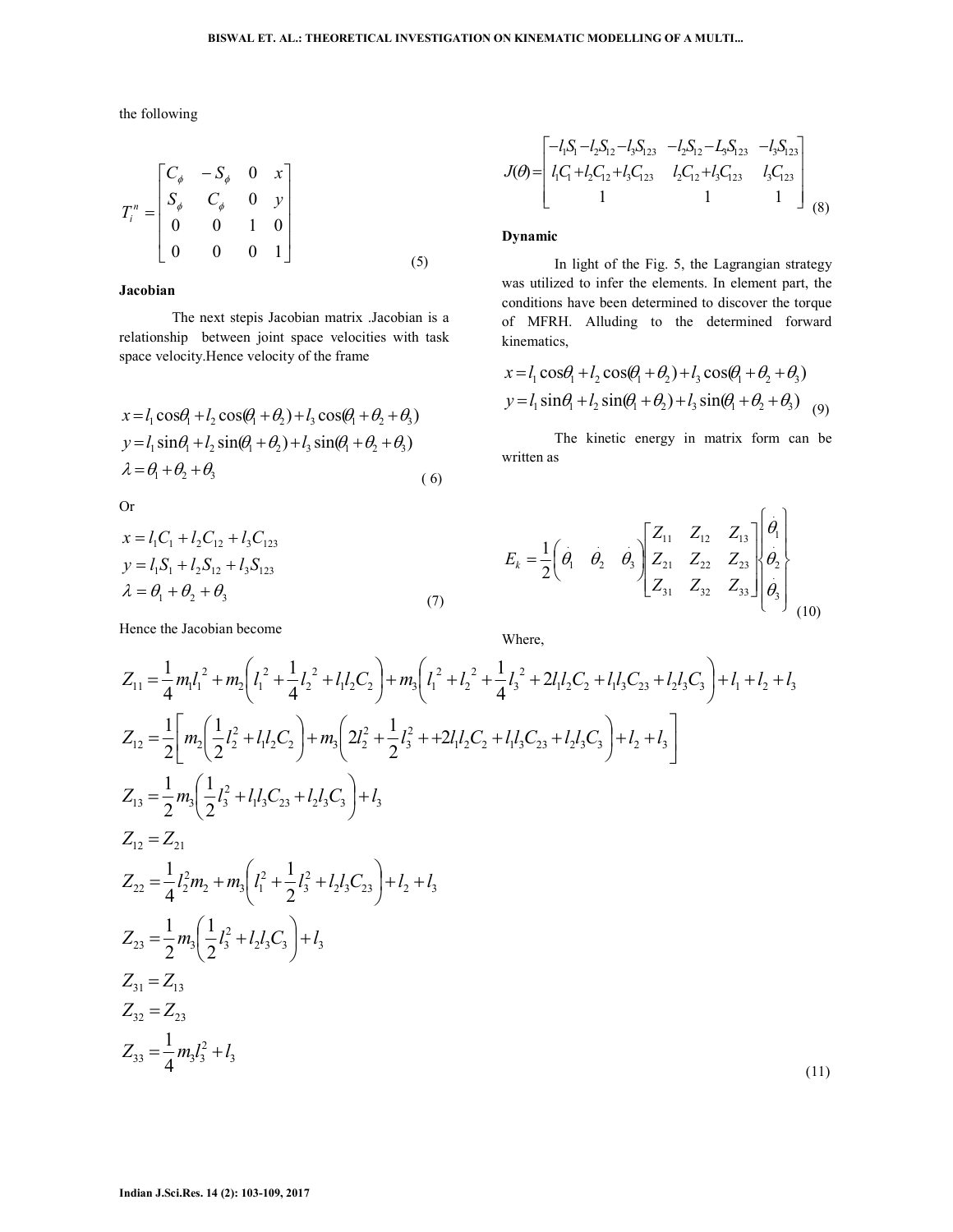The potential energy is

$$
E_P = \frac{1}{2} m_1 g l_1 S_1 + m_2 g \left( l_1 S_1 + \frac{1}{2} l_2 S_{12} \right) + m_3 g \left( l_1 S_1 + l_2 S_{12} + \frac{1}{2} l_3 S_{123} \right)
$$

The Langrangean is computed as

$$
L = E_k - E_p \tag{1}
$$

 By using the Lagrange-Euler Formulation, The equation of motion for three degree of freedom finger can be written as

$$
\frac{d}{dt} \left( \frac{\delta}{\delta \dot{\theta}_i} \right) - \frac{\delta}{\delta \dot{\theta}_i} = \Gamma_i \tag{2}
$$

 Thus, this completes the mathematical modelling of MFRH. These equations are used in the simulation of the design of MFRH.

## **CONCLUSION**

 The scientific displaying assumes a noteworthy part in renovation of multi fingered robot hand (MFRH). This paper manages the numerical demonstration which contains the kinematics and flow of MFRH for empowering the rebuilding work. In the proposed demonstration the displaying is done by utilizing Euler-langrangean method and Denavit Hartenberg calculation. The hypothetical examination of the model has been completed.

## **REFERENCES**

- David J. Montana, 1995. "The Kinematics of Multi-Fingered Manipulate ion", IEEE Transactions On Robotics And Automation, **11**(4).
- Emily, 2007. "Design Of An Anthropomorphic Robotic Hand For Space Operations", Department of Aerospace Engineering.
- Parasuraman S. and LerShiaw Pei, 2008. " Bio mechanical Analysis of Human Joints and Extension of the Study to Robot ." Proceedings of World Academy of Science, Engineering and Technology Volume 29 May 2008 Issn 1307-6884.
- Parasuraman S., 2008. "Kinematics and Control System Design of Manipulators for a Humano Robot", Proceedings of World Academy Of Science, Engineering And Technology Volume ISSN 1307-6884 Pwaset Volume, 29 May 2008.
- Valentines G., Nicolae D. and Luminita G., 2009. "Analysis of Human Arm Joints and Extension

of the Study to Robot Manipulator", Proceedings of the International Multi Conference of Engineers and Computer Scientists 2009 Vol II.

- Kelvin and Thurston, 1993. "Kinematic Analysis of 6 DOF Parallel Manipulator, Proceeding of IEEE International Conference on Robotic and Automation.
- Mina T., Kouta Z. and Akira S., 2008. "The cooperative control system of the robot finger using Shape Memory Alloys and Electrical Motors", IEEE International Workshop of Advance Motion Control.
- Yavin Y., 2009. Control of a "Three-Link Manipulator with a Constraint on the Velocity of its End-Effect or", Computers and Mathematics with Applications 40 (2000) 1263-1273, 2000 International Journal of Basic & Applied Sciences IJBAS-IJENS, **9**(10):68 96610-9696 IJBAS-IJENS © December 2009 IJENS I J E N S.
- Aarts R.G.K.M. and Jonker J.B., 2002. "Manipulators Using Adaptive Modal Integration Dynamic Simulation Of Planar Flexible Link." Multibody System Dynamics, **7:**31–50.
- Panagiotis K. A. and Kostas J. K., 1999. "EMG-based Position and Force Control of a Robot Arm: Application to Teleportation and Orthosis Ronen Ben-Horen, MorsheShoham and ShlomoDjerassi, "Kinematic, Dynamic and construction of a Planarly Actuated Parallel Robot", Medical Robotic Laboratory.
- Ramasamy and Arshad M.R., 2000. "Robotic Hand Simulation with Kinematics and Dynamic Analysis, TENCON 2000.Proceddings.
- Bundhoo V. and Park E. J., 2005. "Design of an Artificial Muscle Actuated Finger towards Biomimetic Prosthetic Hands", 12th International Conference on Advanced Robotics ICAR Seattle.
- Wan F., Irraivan E. I. and Elamvazuthi, 2009. ICORAFSS 2009 Proceedings.
- Jacobsen S.C., Inversen E.K., Knutti D.F., Johnson R.T. and Biggers K.B., 1986. "Design of the

 $(12)$